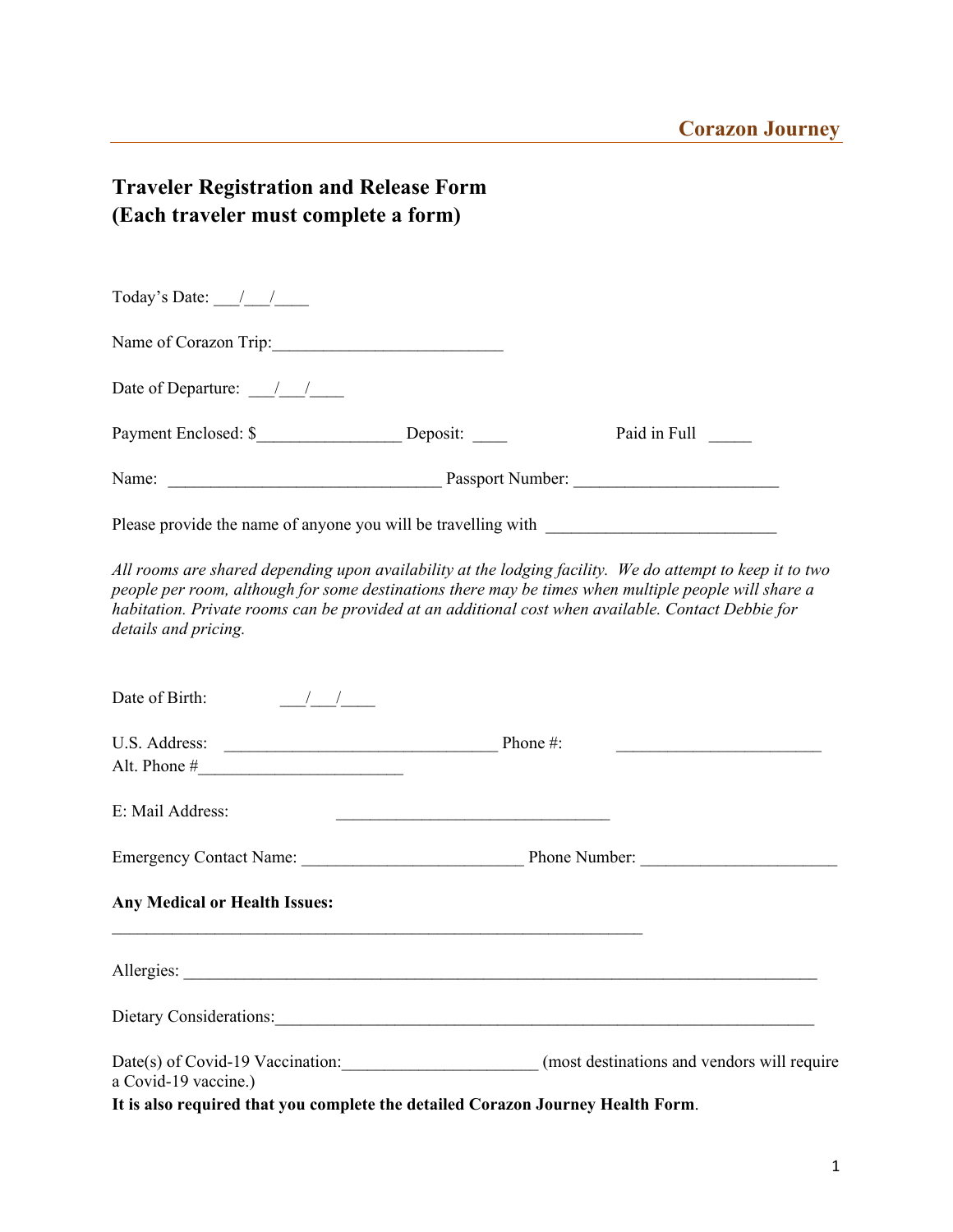## **Terms and Policies**

It is our hope to create trips that are unique, meaningful and socially responsible. Because our trips are small and their success is dependent so much on the contributions of the travelers, who have crafted the following terms and policies to assure our sustainability and to allow for proper planning.

#### **Refunds**

- All deposits are nonrefundable. Purchasing trip insurance may protect you from deposit loss if circumstances prevent your ability to participate. Deposits may be deferred to another upcoming Corazón Journey at our discretion.
- Trip costs beyond the deposit can be refunded no later than 90 days before departure (unless otherwise defined.)
- We must provide payment in advance to our vendors therefore there are NO EXCEPTIONS to this policy.
- Each traveler is required to purchase trip insurance to address any delays or cancellation related to weather, natural disasters or political situations that disrupt travel. In case of such events, Corazón Journeys will attempt to reschedule and divert program costs to a later date. But because we cannot dictate the policies of our vendors, we cannot guarantee fund recoveries or rescheduling.

#### **Participation Policies**

- Participants must be 18 years of age, or be accompanied by an adult, such as a parent or care provider who can assume legal responsibility for the child.
- Each participant must complete a health information form and is responsible for determining if the trip is appropriate for their physical abilities.
- We have the right to refuse service to anyone if for any reason we believe the trip is not an appropriate fit for their needs.
- Our clients have a right to terminate our services for any reason, but our refund policy will dictate what funds can be returned.
- Each participant is responsible for safe-guarding their travel documents, such as passports and insurance, and assuring that documents are current.
- In order to make arrangements and assure the safety of our clients, we keep relevant personal information, including medical conditions and needs. This is kept confidential and is not shared outside the office of Corazón Journeys.

### **Declaration of Participation**

I assert that my participation in this trip is voluntary and at my own risk. I understand

some activities may involve risk of bodily injury and with this knowledge hereby release, waive, indemnify and save Debbie DuPey and Corazon Journeys from any liability for all claims, demands, loss, theft and physical or otherwise injuries, illnesses or harm suffered by my person or property arising out of or connected with my participation and/or use of any services, equipment or facilities provided during this Corazon Journey.

**I agree to determine the appropriate travel insurance to meet my needs and purchase chosen travel insurance prior to my departure.**

**I agree to follow all COVID-19 protocols in place at the time of travel.**